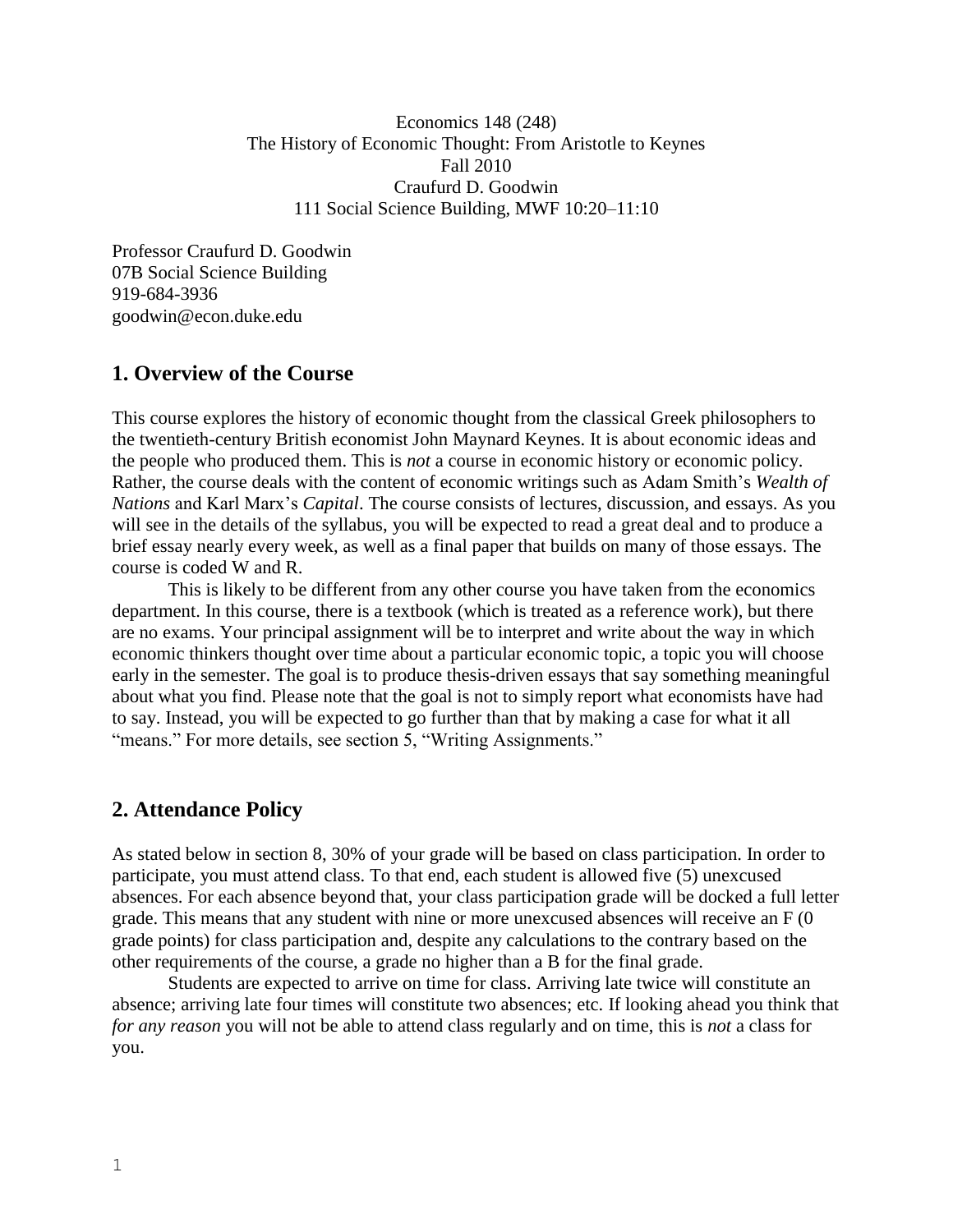All absences are considered unexcused except for medical emergencies (a physician's or counselor's note is required) and extracurricular commitments (e.g., sports competitions) that are cleared with us at the beginning of the course.

# **3. Readings**

The available textbooks for this subject are many. One of the most comprehensive and useful is Henry Spiegel's *The Growth of Economic Thought* (Duke Press, 3d ed., 1991). It is available at

the textbook store. Spiegel=s text contains, in addition to a good commentary, an excellent bibliographical guide of more than 200 pages that is helpful in writing papers. Unfortunately, the latest edition is more than fifteen years old and you will need to supplement the bibliography of secondary sources. A comprehensive collection of primary readings does not exist. Our response is a set of online reserves which includes primary sources as well as some current secondary comment. You may wish to purchase, for use in this course and for your library thereafter, copies of some of the great classics in the history of economics. Many remain in print and can be purchased in inexpensive editions. Many also are available in a variety of editions in secondhand bookstores. Some that I suggest you put at the head of your list are Smith's *Wealth of Nations*, Malthus's *Essay on Population*, Ricardo's *Principles*, Marx's *Capital*, Veblen's *Theory of the Leisure Class*, Marshall's *Principles*, and Keynes's *General Theory*.

There are several web sites containing classic works in the history of economics. The most extensive is the McMaster University Archive located at [http://socserv2.mcmaster.ca/econ/ugcm/3ll3/.](http://socserv2.mcmaster.ca/econ/ugcm/3ll3/) (Note: Last four characters are 3 ell ell 3.) Other online resources are available from the History of Economics Society web page: [http://www.eh.net/HE/.](http://www.eh.net/HE/) *Please remember that not all on-line transcriptions are accurate and you should use original sources (which may be available online as pdf files) whenever possible.* Many of the most important periodicals in economics (as well as in other disciplines) are now available electronically as e-journals; these are available through Perkins Library, which has subscriptions to them.

To complement the text and the readings, I recommend the very popular and entertaining book by Robert Heilbroner, *The Worldly Philosophers*. For several million readers it has been the first introduction to the history of economic thought.

*Perkins Librar*y: Because faculty and students at Duke have for many years had a deep interest in the history of economics the Library has an excellent collection of materials related to the subject. You are urged to become acquainted with this treasure trove. In particular you should consider using the Goldsmith-Kress Library of Economic Literature (printed books through 1800, on microfilm), which is available in Bostock. A printed user's guide tells you how to take advantage of this collection. The Special Collections Library in Perkins has built up a

collection of prominent economists= manuscripts and other documents that could be used for your essays. A list of these papers is available at

http://library.duke.edu/specialcollections/collections/economists/. It is a unique experience to use manuscript resources first-hand, and the Duke Library is the best place to do that in this field.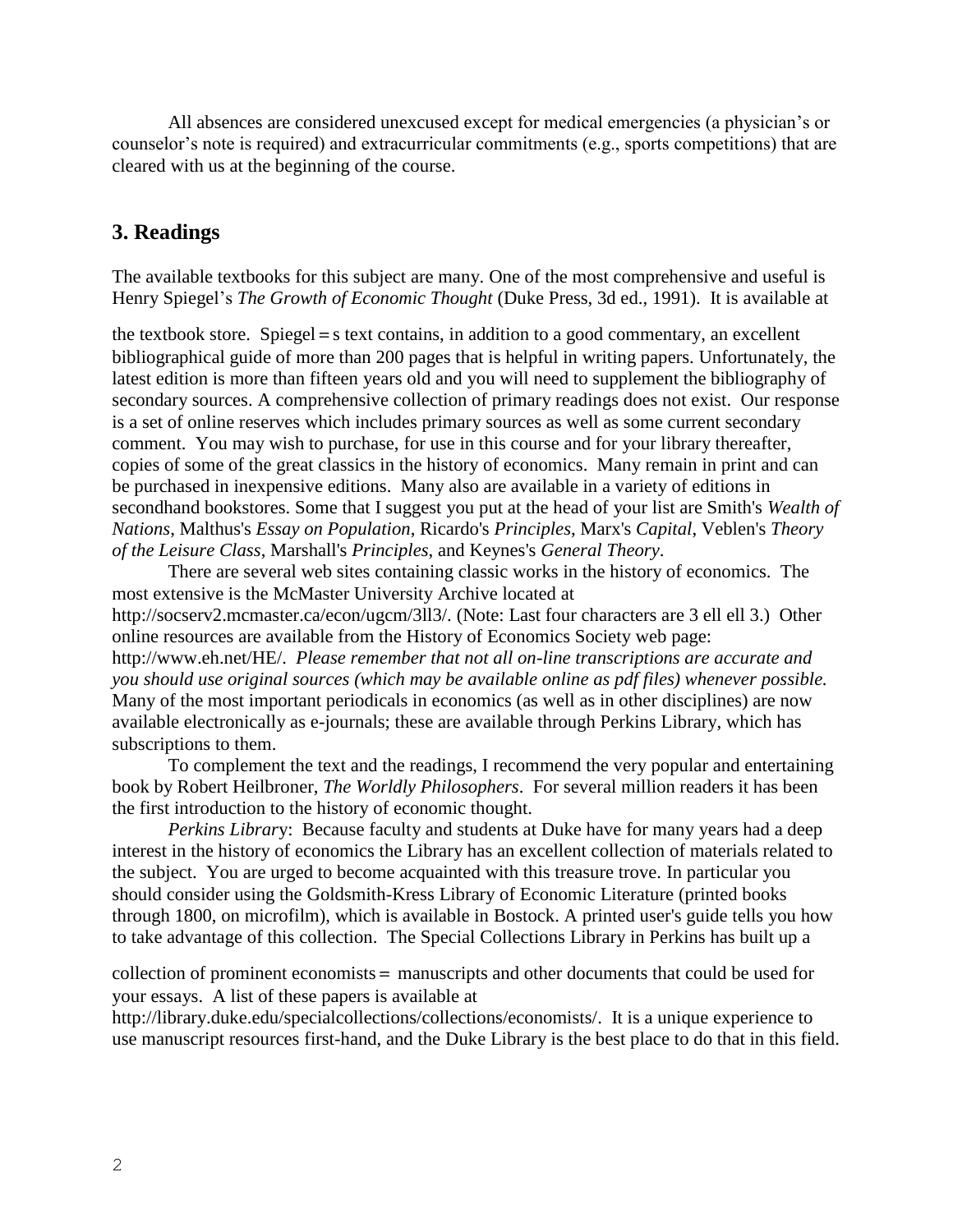*History of Political Economy (HOPE)*: This foremost journal in the history of economic thought is edited and published at Duke. A complete set is in the stacks of Perkins Library. All issues are also available online via HighWire Press; on the library's homepage, click "Ejournals" then type "history of political economy" in the "e-journals locator" window. Vol. 15, No. 4, of *HOPE* contains author and subject indexes covering volumes 1-15 (1968-1983), and Vol. 30, No. 4, brings this index up through 1998. For students, subscriptions are available for \$35; this includes four regular issues plus a hardback supplement. Other important periodicals in the field include the *Journal of the History of Economic Thought*, the *European Journal of the History of Economic Thought*, the *History of Economics Review*, and the *History of Economic Ideas*.

## **4. Lectures and Friday Sessions**

Lectures will be given on Mondays and Wednesdays. On Fridays we will have class discussion. Please arrive punctually for all class meetings. Attendance will be taken. Unexplained tardiness and absences are unacceptable and will be reflected in your final grade. Class members should expect to contribute at every Friday session. You will be expected to have read the assigned readings (the boldface items in the list of the reading assignments; see below) and be prepared to discuss them. I will feel free to call upon students who remain silent during the discussion. The discussion periods are one device for us to keep in continuing touch with your progress. They are also a way for you to improve your skills in oral presentation. *Laptop computers may be used in class for note-taking only.*

### **5. Writing Assignments**

The philosophy behind the emphasis on writing in this course is that you learn to write by writing and that your writing skills improve along with your reading, speaking, and listening skills. In other words, writing is not a subject you learn about, but an activity you learn to *do*, and the more you do it, the better you become at it. Writing is communication; it is not something you do just for a grade while at Duke. The quality of your writing will be an important determinant of success in your career. Writing of one kind or another—be it annual reports, personal or business letters, e-mail messages, class notes, journal entries, resumes and cover letters, scholarly papers, written examinations, legal briefs, business reports—is one of the things you can expect to do most often over your lifetime.

As an advanced college student and a former student in Writing 20, you are expected to already know at least the following: how to introduce a subject and an argument; what a thesis is; how and when to support statements with evidence; how to document sources; and the meaning of revision and how it differs from editing and proofreading. If you are uncertain about any of these, please schedule a meeting with me immediately.

There are three categories of writing assignment: reading reports; theme essays; and the final paper. Turning these assignments in on time requires organization and discipline.

5.1. Reading Reports (four at 2–3 pages each; due 9/10, 9/24, 10/29, and 11/19)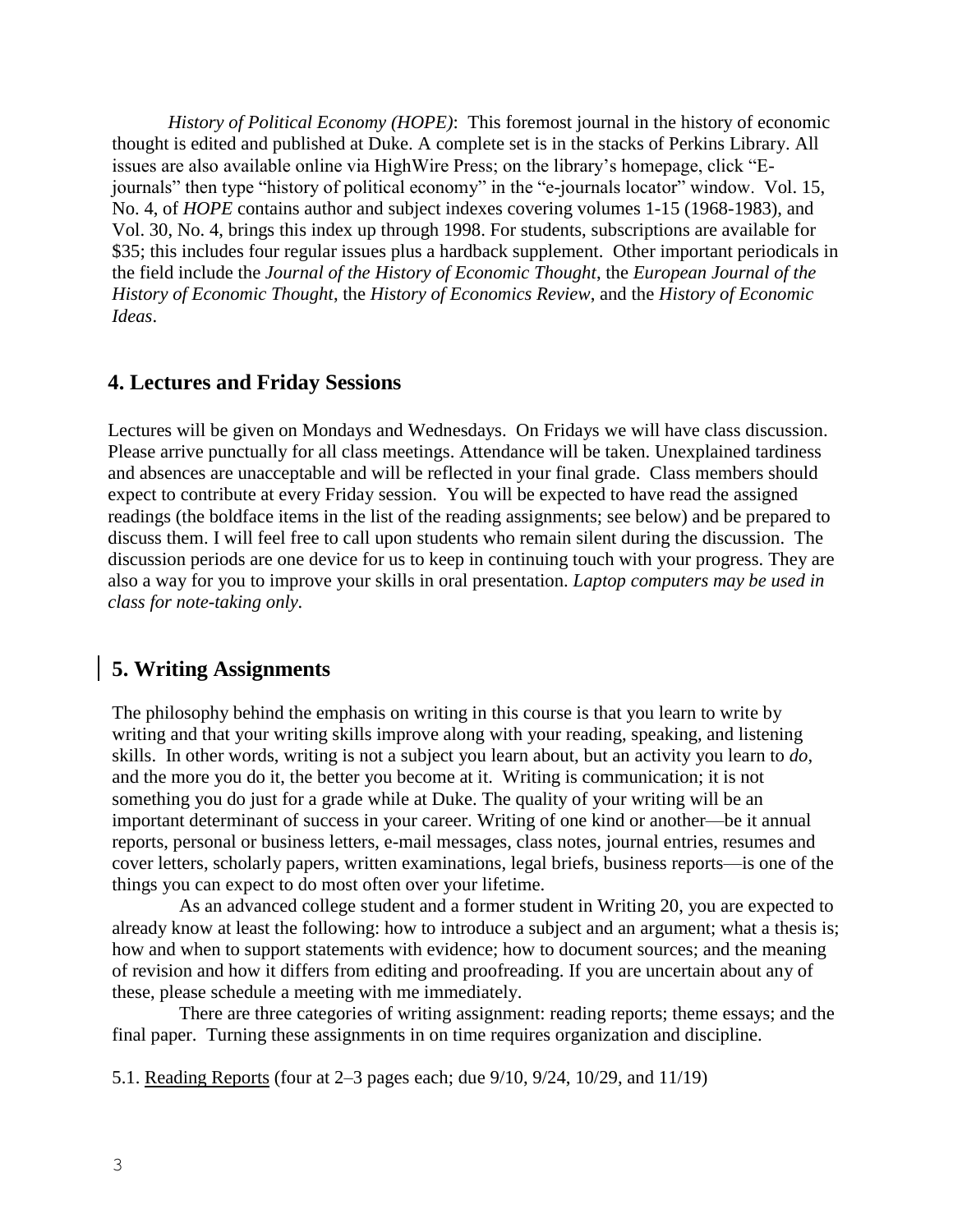In the reading reports (four in all) you will reflect thoughtfully on the assigned readings. These should not be summaries or comments on secondary source interpretations, but considered reactions to the material. You need to make a point or claim or thesis—not a statement of fact, but an interpretation—and support it persuasively with evidence from the readings. You will be asked to make your points orally during the Friday discussions and hand your essay in at the end. Late essays will be penalized. I will comment on them and return them to you. I may also offer comments on the effectiveness of your presentation in class.

 Please keep your reports within the page limit. What matters here is depth and distillation, not a series of scattershot observations.

These writing assignments are designed to help you engage critically with the assigned readings and provide the basis for discussion. A reading report should state a thesis regarding some aspect of the assigned reading (the norm, the purpose of the inquiry, the audience to which it is addressed, the methods and tools of argumentation used, etc.) as it relates to the main inquiry of this course—the development of economic ideas through time. In order to accomplish your goal, it is important that you attempt to read the author very carefully and *on his/her own terms*. This is not the occasion to argue why an author was "wrong" or to propose alternative ways of approaching the question addressed in the reading. You should demonstrate engagement with the text through references to and brief quotations from the assigned readings. All quotations must be properly and thoroughly documented. The paper should have a title that captures the subject of your reflection. The assignments are intended, through the experience of writing and rewriting, to improve your skills as a critical reader, writer, and researcher.

Students are expected to be familiar with and to practice the Duke guidelines on the appropriate acknowledgment of sources and the avoidance of intentional and unintentional plagiarism; please visit the library's guide on this matter:

http://library.duke.edu/research/citing/index.html. *You are warned particularly about cutting and pasting from the Web without full acknowledgment.* Material on the Web should be treated just as a print source would be treated.

Papers are due in class on the assigned day. Failure to submit papers on time will be reflected in your final grade.

In an effort to improve your grade, you may rewrite two (and only two) of your reading reports. Any rewritten paper must take into account *all* comments and must be accompanied by a formal letter explaining the changes you have made and the original paper. Rewrites are due one week after your first graded effort is handed back. But keep in mind that you are expected to turn in as good a product as possible the first time. To that end, a rewrite can improve your grade (if it improves it at all) only by two pluses. Thus, for example, a reading report that received an initial grade of C minus can get as high as a C plus on a rewrite; a B can be raised to an A minus; etc. (Exception: no rewrite can earn an A+.)

Needless to say, revision is an important part of writing. Although only two reading reports can be rewritten in an attempt to improve a grade, I will be happy to read and comment on drafts (i.e., pre-graded efforts) of all four reading reports.

#### 5.2. Theme Essays (four at 4–5 pages each; due 9/17, 10/15, 11/5, 12/3)

A very important part of the course is pursuit by each student of a theme that interests him/her and that runs throughout the material covered by the course. The theme essays will form the basis of your final paper. I will comment on and grade your theme essays; those comments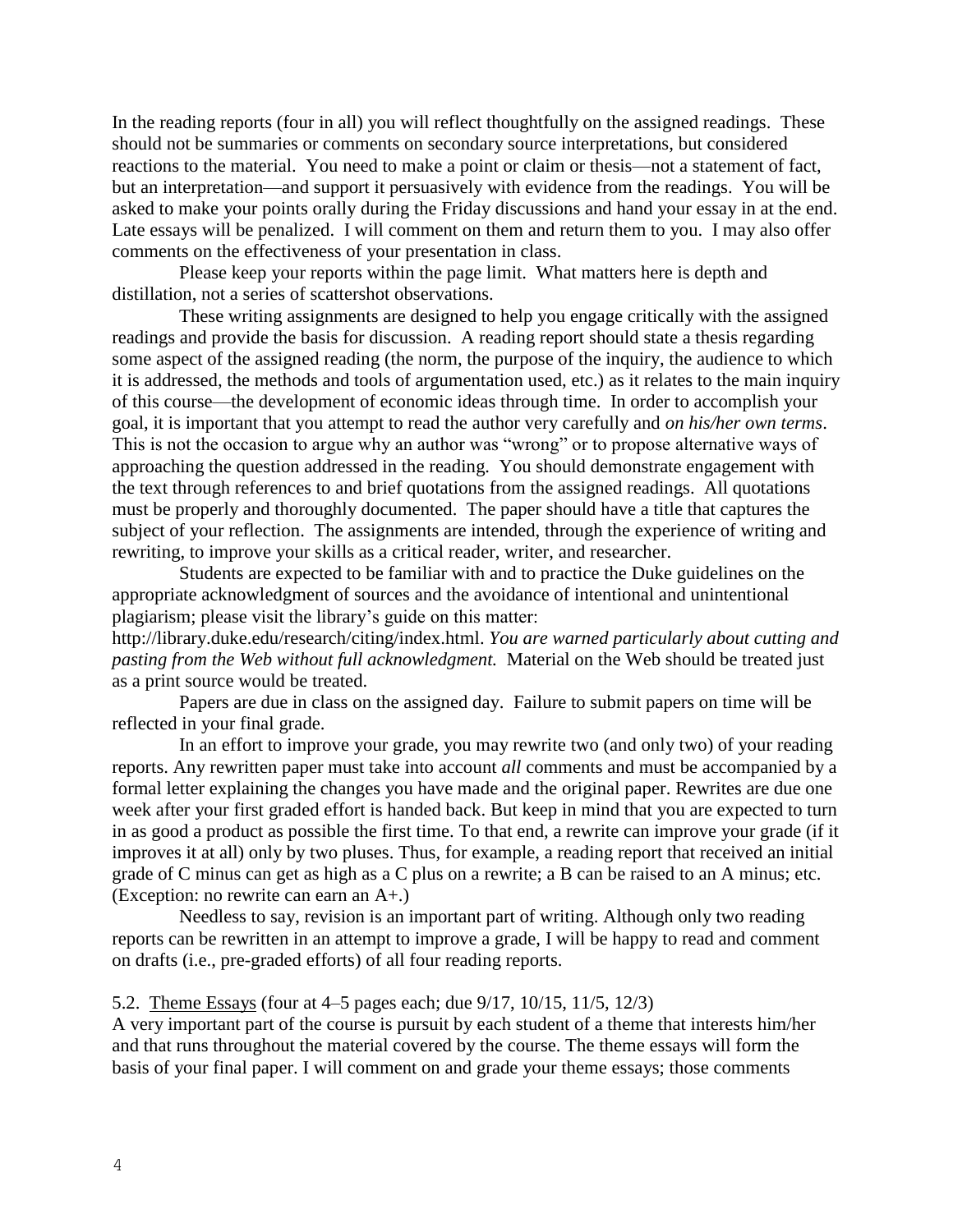should be taken into account when you prepare your final paper. Rewrites for improved grades of the theme essays themselves are not permitted; instead, you will be expected to revise your theme essays when you prepare your final paper. I will be happy, however, to look over the drafts that you prepare beforehand.

As with the reading reports, in the theme essays you need to make a point or claim or thesis—not a statement of fact, but an interpretation—and support it persuasively with evidence from the readings. You should demonstrate engagement with the text through references to and brief quotations from the assigned readings. All quotations must be properly and thoroughly documented. The paper should have a title that captures the subject of your reflection. The assignments are intended, through the experience of writing and rewriting, to improve your skills as a critical reader, writer, and researcher.

You will be asked to make your points orally during the Friday discussions and hand your essay in at the end. Late essays will be penalized. Again, students are expected to be familiar with and to practice the Duke guidelines on the appropriate acknowledgment of sources and the avoidance of intentional and unintentional plagiarism (see above).

The material covered by the course may be thought of as divided roughly into the following segments:

- 1. Pre-classical thought (roughly before 1760)
- 2. Classical economics (roughly 1760-1870)
- 3. Marginalist microeconomics (roughly 1870 to date)
- 4. Critiques of Orthodoxy: Marx, the American Institutionalists, and Keynes (roughly 1870- 1970)

At the end of the coverage of each segment of the material you will present the substance of your theme essay in the designated session and then submit it in written form. I will read and grade your essay and return it to you. By the end of the semester you will revise these segments and integrate them into an extended term paper (approximately 25 pages in length) with an introduction, a distinct overall thesis, and a conclusion. The theme essays should lead you into the material covered in the course as we move through it.

To prepare each theme essay it will be necessary for you to examine primary sources writings by economic thinkers from the period under examination. Your main job is to use primary sources to develop an understanding of how your theme has been dealt with over the four periods. Theme essays prepared entirely from secondary sources (i.e., Spiegel's textbook, essays such as those in *HOPE*) are not acceptable. However, you may nonetheless wish to consult secondary sources for a number of purposes. One is to identify the major economists who have dealt with your theme and in which works they have dealt with it. Another is to use secondary sources to get an overview of your theme. And you will need to use secondary sources such as reference works to identify any important secondary works that have influenced our understanding of your theme. It will be important to reflect thoughtfully on the relevance to your theme of the larger body of economic thought during each segment and not simply to prepare a catalog of comments on your theme. Once again, you must be extremely careful to follow the Duke guidelines on the appropriate acknowledgment of sources.

For illustration, let us go through how one theme might be treated in each of the four periods. It is often easiest to approach a theme with a question. So let the question be for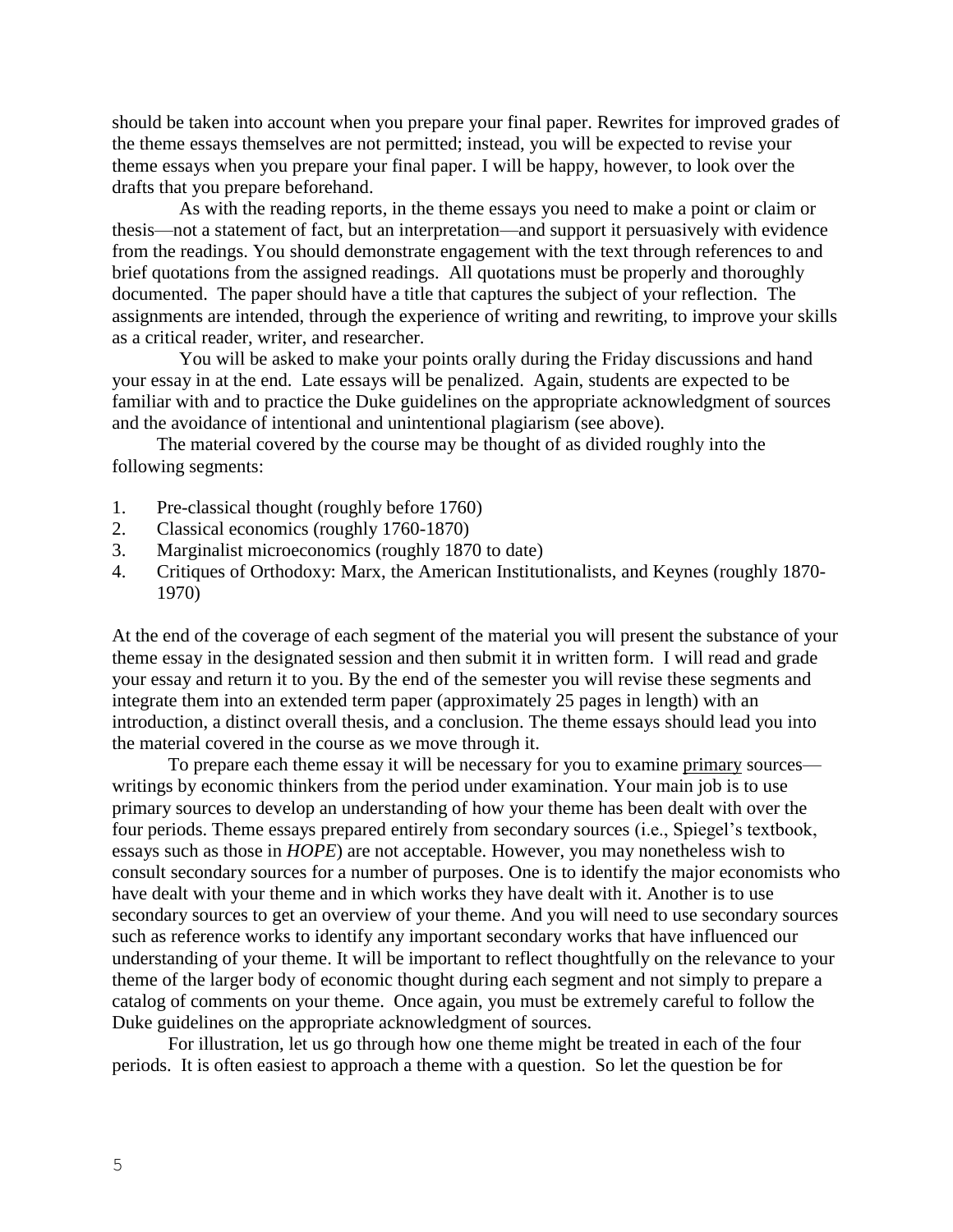illustration "How are payments to labor determined in the economic system?" Remember, your objective is not to answer this question yourself but to explore how economic thinkers have answered it over time.

You might begin by reading about wages and related concepts in economics encyclopedias and dictionaries. A good one to begin with is the *New Palgrave: A Dictionary of Economics* (second edition, 2008), which is in the reference section of the library and also available online through the library; you will find in the *New Palgrave* entries on such topics as labor markets; labor theory of value; marginal productivity theory; minimum wages; natural wage; wage fund doctrine; wages, real and money; wages in classical economics. All of those (and more) will help you form a picture of your subject. Reference works like the *Palgrave* will give you an overview of your topic and will help identify who the major economists were who had something to say about wages and the works in which they said it (that is, your primary sources). You may also learn who the present-day scholars are who have done the important secondary work (commentary) on your topic.

Your four theme essays should explore how the question about wages was answered—or at least addressed—in each of the four periods. As an example your four essays might look as follows:

Theme essay 1. An examination of the discussion of how wages of labor are explained in the works of Aristotle, Aquinas, and Mun.

Theme essay 2. This might focus on the concept of the subsistence wage in the Physiocrats and Classical Economists.

Theme essay 3. This could deal with the Marginal Productivity theory of income distribution and how it yielded a wage theory. You might explore whether the trade-off between equity and efficiency was adequately addressed.

Theme essay 4. This essay might explore the "immiseration" of the worker in Marx and the treatment of trade unions and countervailing power in the works of the American institutionalists Robert Hoxey and John Kenneth Galbraith, as well as the effect of unemployment on labor's share in total product in Hobson and Keynes.

#### 5.3. Final Term Paper (25 pages; due 12/10)

For the term paper, you should integrate the four revised theme papers, reach conclusions about them taken together, and in the process reflect on large comparative questions such as whether economics has been particularly conservative on this topic, whether it has been more normative than it cares to admit, whether the theory has usually reflected the institutional context of the times, and whether there has been an improvement overall in the explanatory power of the discipline in dealing with the question. Your main task is to suggest an overall interpretation of your theme. In other words, again you are to have a thesis, an overarching thesis this time. This final thesis or interpretation is what your four theme essays and your work in this course have been leading up to. Your thesis might be that economic thought has been less successful in explaining justice in income distribution than in explaining how to obtain efficient production, that is, economists have been more concerned with the consumer than with the worker. Or your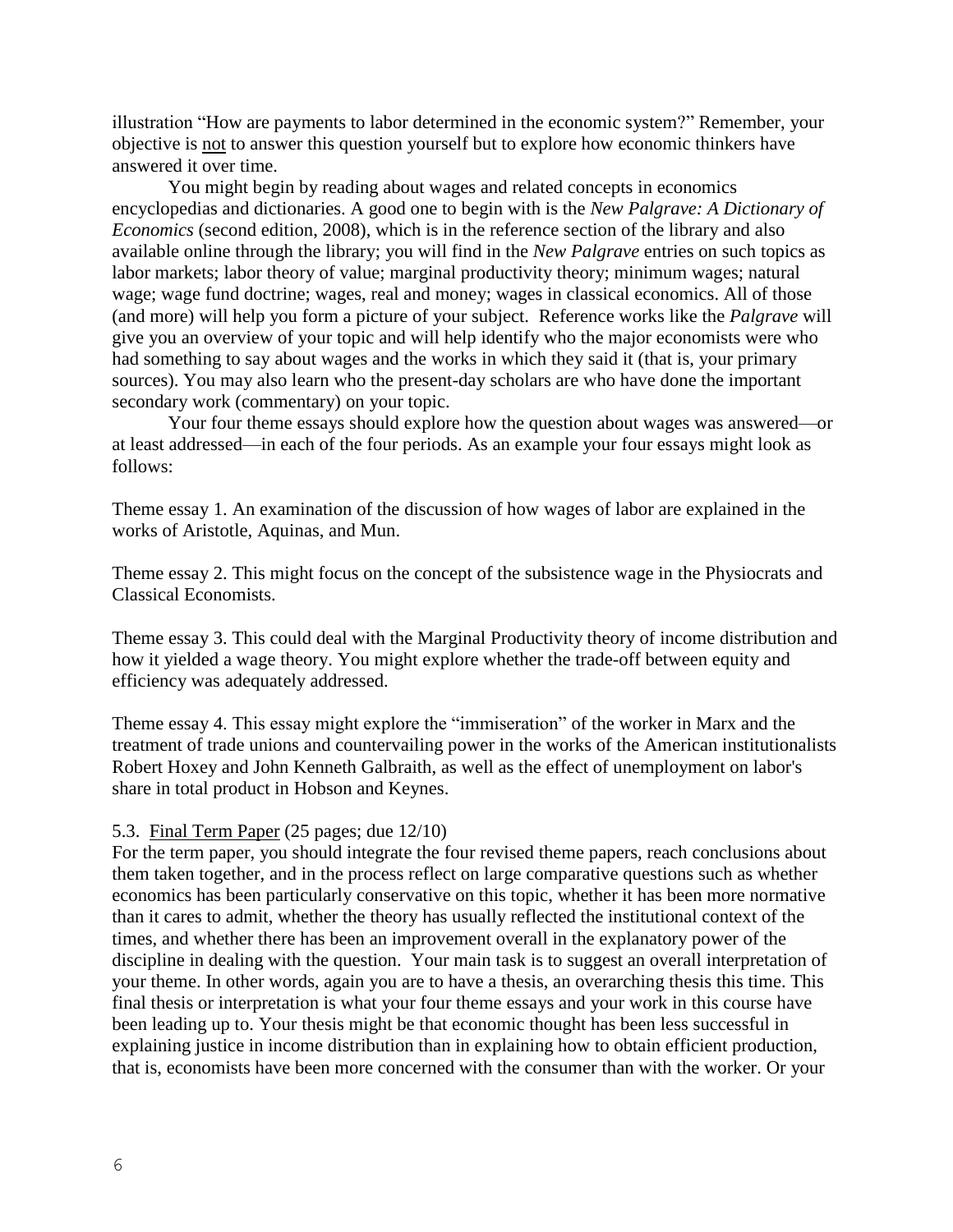thesis may be that theories of wage determination have been devised mainly to accommodate moneyed interests. Or you may conclude that wage theories have changed in response to threats to the prevailing economic order. Whatever you conclude (the possibilities are virtually endless), your thesis should arise from your interpretation and understanding of the primary sources (Aristotle, Mun, Marx, et al.), which you considered in your four theme essays. You may also wish to compare your thesis with the conclusions reached by leading scholars who have written about your theme.

The final paper will be constructed from the four theme essays. In preparing the final paper, students are expected at a minimum to edit the four theme essays for both style and content as suggested in the comments made on them and respond to suggestions made. Other rearrangements may be carried out. Most importantly, to repeat, the paper must have a substantive thesis that addresses the broad question you have chosen to address and that is grounded in the specifics of your topic. Grades will reflect the quality of the research (i.e., the use of appropriate primary documents), the substance of the arguments made and the interpretations offered (i.e., their coherence, accuracy, sophistication, and thoughtfulness), and the quality of the writing (i.e., organization, style, etc.).

### **6. Identifying a Theme (due 9/10)**

It is your responsibility to identify a theme that is appealing to you and that will yield a satisfactory final term paper. Naturally, some themes will encounter richer material in some sections of the course than in others, and some imbalance among segments is expected. However, only themes that are likely to have some relevance in all four segments should be selected. I am available for comments and suggestions. Indeed, I would *like* to help you get started down a sensible path. Students should make appointments to discuss ideas about themes during the first few days of the semester. Themes (questions) should be set down in writing (the question to be explored and a paragraph of explanation) by September 10. This gives you *only two weeks* from the beginning of classes to pick a theme, so please begin thinking about a theme immediately. I shall either approve the proposal and return it or suggest further discussion.

6.1 Possible Themes (expressed as questions)

- i. Methodological Themes
	- 1. Were there distinct and different paradigms in all of the four periods? What were they?
	- 2. Were there SRP's? What were they?
	- 3. How has economic rhetoric evolved through the four periods?
	- 4. Can the development of economics be understood best as a facet of the history of science, or perhaps as part of intellectual history?
	- 5. What light is cast by the sociology of science (the sociology of scientific knowledge or science studies)?
	- 6*.* Are there distinctive national styles (and prejudices) in the history of economics?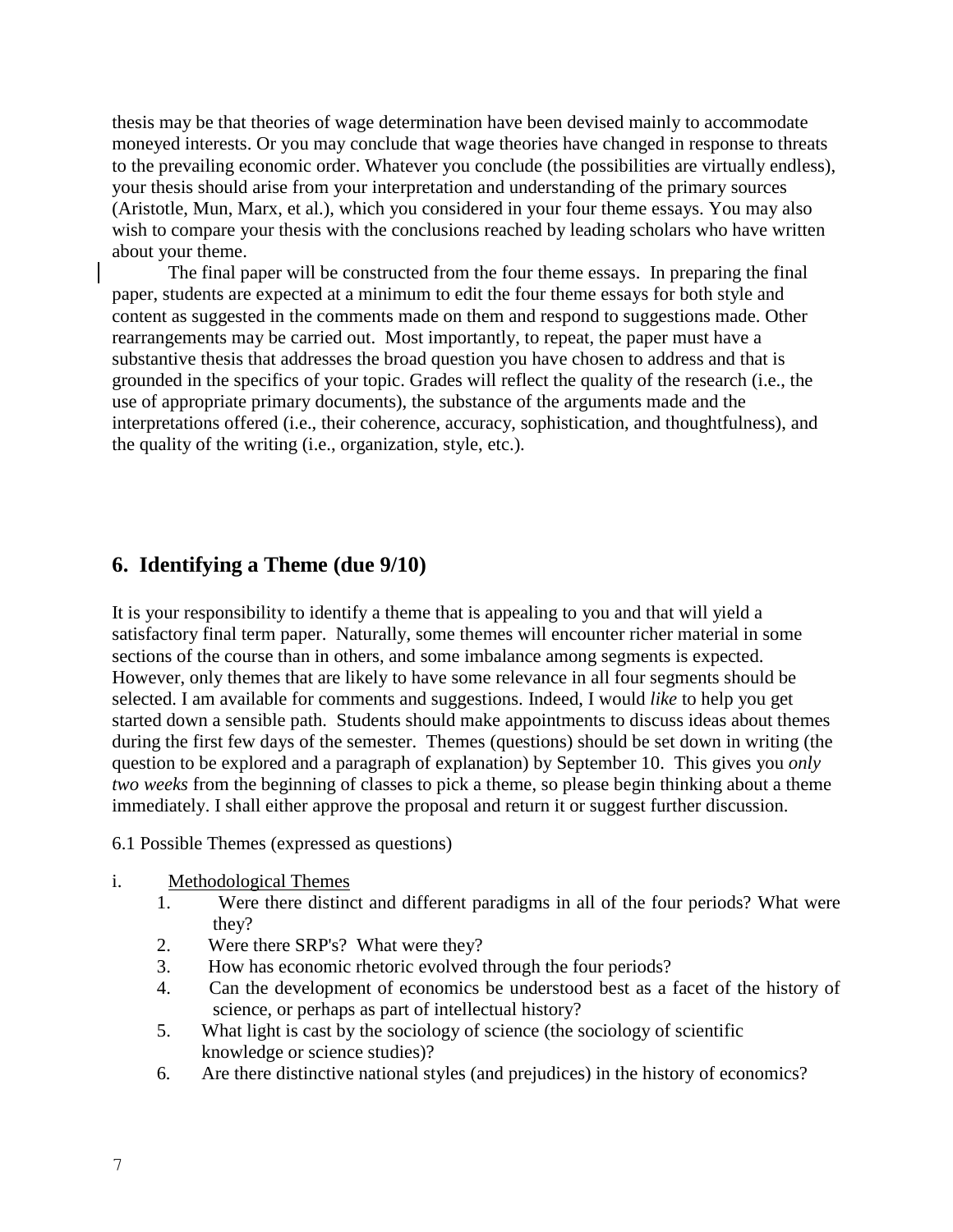- 7. What role has religion played in the development of economics?
- 8. What role has mathematics played?
- 9. How about the impact of statistics and other forms of measurement?
- 10. What has been the impact of history?
- 11. Political theory?
- 12. Anthropology?
- 13. Psychology?
- 14. Theories and prejudices about race and gender?

### ii. Theoretical Themes

What was the distinctive theory employed to explain the following economic variables over the four periods? How did this theory relate to the overall body of theory of the time? To the prevailing social philosophy? To other relevant considerations?

- 1. Wages
- 2. Profits
- 3. Rent
- 4. Interest rates
- 5. Price levels
- 6. Employment
- 7. Growth rates
- 8. Human welfare
- 9*.* Prices of consumer goods and services
- 10. Foreign exchange rates
- 11. International trade
- 12. International investment
- 13. Migration
- 14. Economic fluctuations
- 15. Human nature, human behavior

#### iii. Institutional Themes

How were the following economic institutions illuminated by economists in the four periods?

- 1. The market
- 2. Guilds and trade unions
- 3. Banks
- 4. Business firms
- 5. The Church as economic actor
- 6. Colonies and empires
- 7. The state as economic actor
- 8. Slavery
- 9. Property rights
- 10. The military
- 11. The legal system
- 12. The family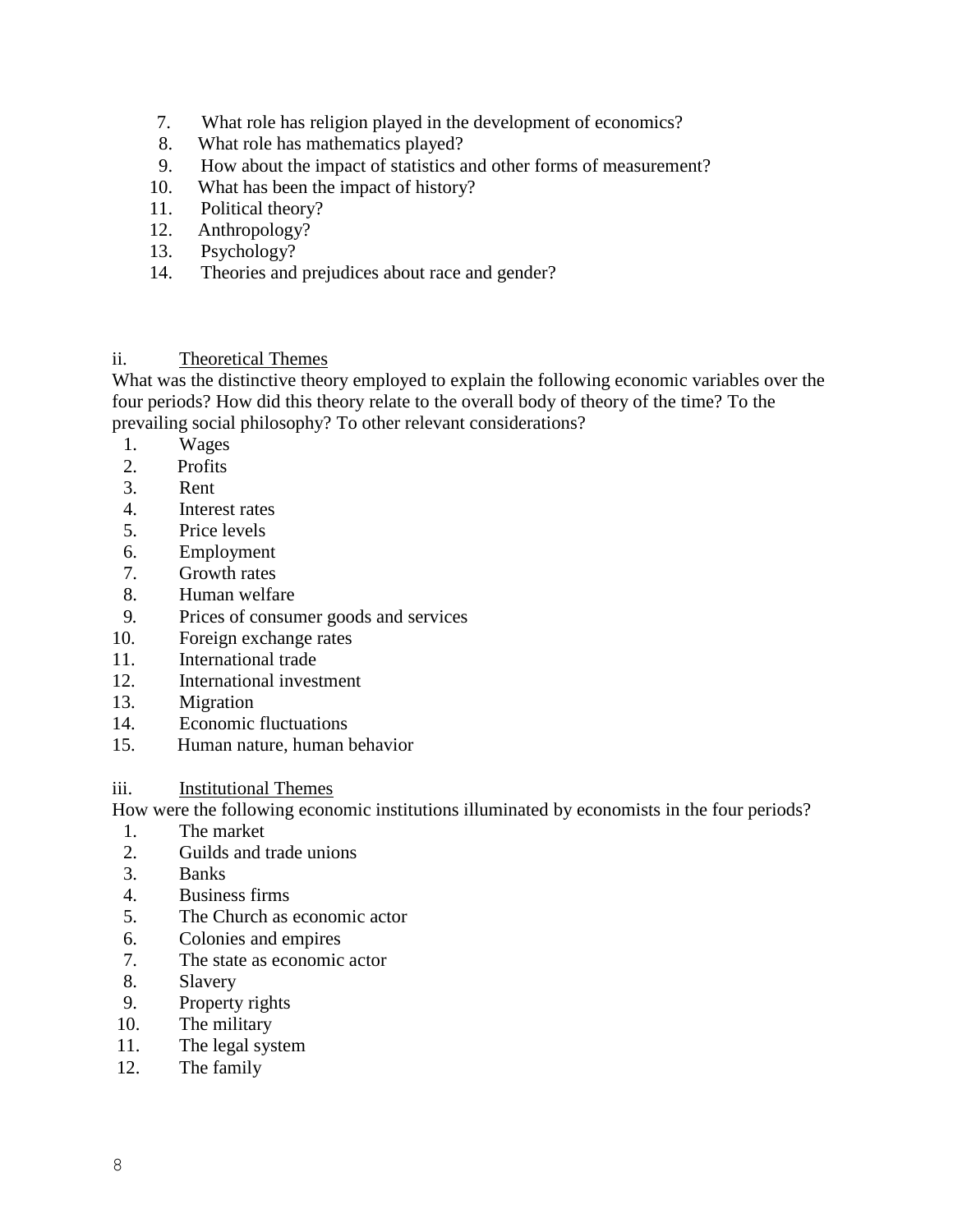#### iv. Policy-Oriented Themes

How were policy debates on one of the following topics illuminated by economics during the four periods?

- 1. Environmental protection
- 2. Misuse of economic power
- 3. Alleviation of poverty (welfare)
- 4. Defense and warfare
- 5. Health care
- 6. Equality for women and other oppressed groups
- 7. Political development
- 8. The market for art
- 9. Education
- 10. The objective of economic activity (security, salvation, consumer satisfaction, etc.)

# **7. Course Outline and Assignment Deadlines**

| Date       | <b>Lecture Topic (Note: Friday discussions will usually be on material</b><br>covered on Monday and Wednesday)                                                                    |
|------------|-----------------------------------------------------------------------------------------------------------------------------------------------------------------------------------|
| M Aug. 30  | Introduction                                                                                                                                                                      |
| W Sept. 1  | Application of the History and Philosophy of Science to the History of Economics:<br>Scientific Revolutions                                                                       |
| F Sept. 3  | Research Programs and Rhetoric                                                                                                                                                    |
| M Sept. 6  | Greeks and Scholastics                                                                                                                                                            |
| W Sept. 8  | Mercantilists                                                                                                                                                                     |
| F Sept. 10 | Discussion: Methodology and early economic thought<br>DUE: Reading Report #1: On one or more among Blaug, Aristotle, Aquinas,<br>mercantilists. Also, written proposal for theme. |
| M Sept. 13 | Precursors of Classical Economics                                                                                                                                                 |
| W Sept. 15 | Physiocrats                                                                                                                                                                       |
| F Sept. 17 | Discussion: Precursors of Classical Economics: Mun, Hume, Quesnay<br>DUE: Preclassical Theme Essay (Theme Essay #1)                                                               |
| M Sept. 20 | Adam Smith                                                                                                                                                                        |
| W Sept. 22 | Smith cont.                                                                                                                                                                       |
| F Sept. 24 | Discussion of Smith<br><b>DUE: Reading Report #2: Smith</b>                                                                                                                       |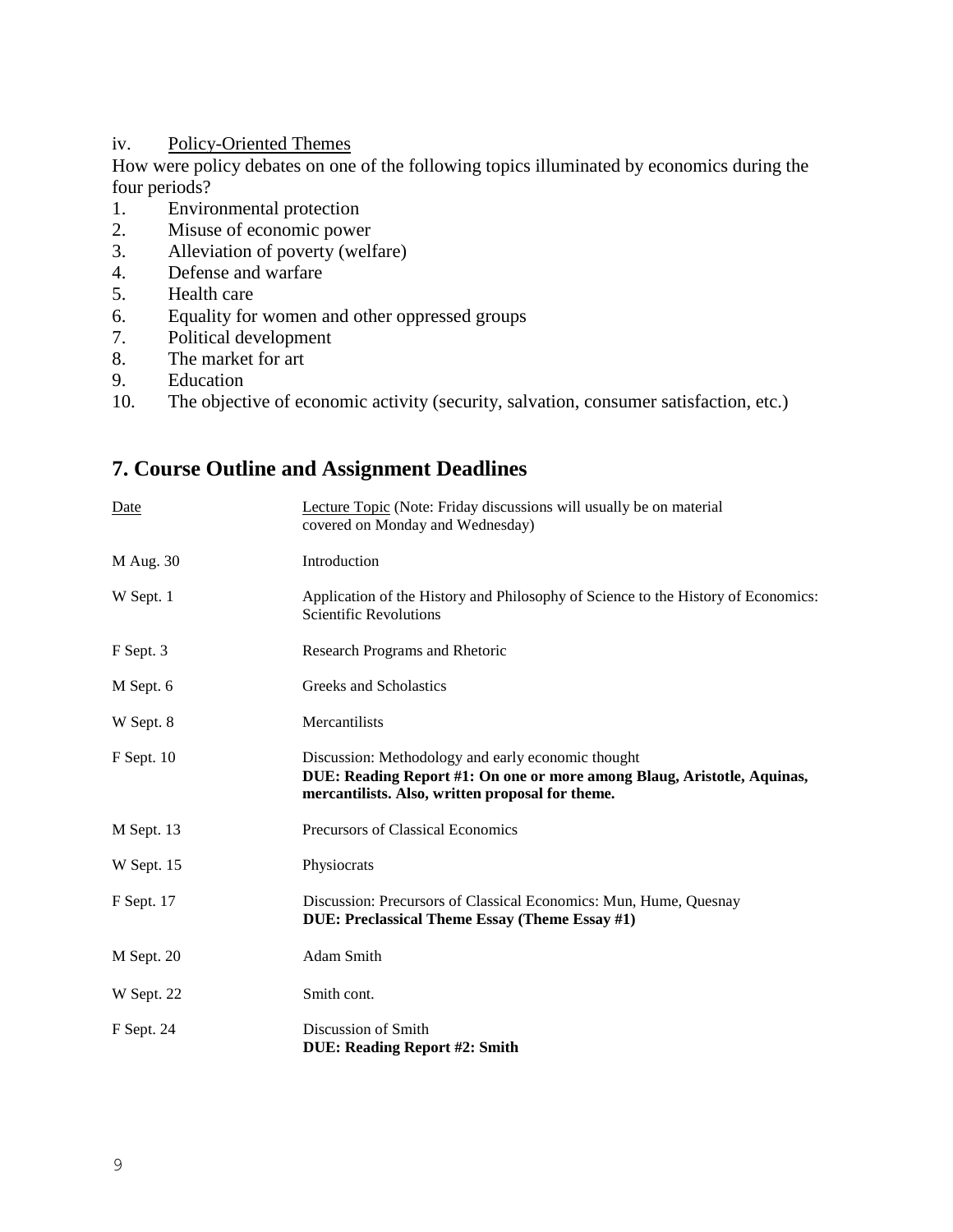| M Sept. 27       | Bentham on Utility                                                                                       |
|------------------|----------------------------------------------------------------------------------------------------------|
| W Sept. 29       | Malthus on Population and Effective Demand                                                               |
| F Oct. 1         | Discussion: Bentham and Malthus                                                                          |
| M Oct. 4         | Ricardo on Diminishing Returns                                                                           |
| W Oct. 6         | Ricardo cont.                                                                                            |
| F Oct. 8         | Discussion: Ricardo on Diminishing Returns                                                               |
| <b>M Oct. 11</b> | Fall Break: No class                                                                                     |
| W Oct. 13        | J. S. Mill and the Classical Tradition                                                                   |
| F Oct. 15        | Discussion: Classical economics<br>DUE: Classical Theme Essay (Theme Essay #2)                           |
| <b>M</b> Oct. 18 | Attacks on Classicism: Utopian Socialists, Henry George, the Historical School, and<br>the Moral Critics |
| <b>W</b> Oct. 20 | Predecessors of Marginalism                                                                              |
| F Oct. 22        | Discussion: Classical economics and its critics                                                          |
| M Oct. 25        | Marginal Revolution (Jevons)                                                                             |
| <b>W</b> Oct. 27 | Marshall                                                                                                 |
| F Oct. 29        | Discussion: Marginal economics<br>DUE: Reading Report #3: Jevons or Marshall or the Moral Critics        |
| M Nov. 1         | Marshallian economics cont.                                                                              |
| W Nov. 3         | Marx                                                                                                     |
| F Nov. 5         | Discussion: Marshallian economics<br>DUE: Marginalist Theme Essay (Theme Essay #3)                       |
| M Nov. 8         | Marx cont.                                                                                               |
| <b>W</b> Nov. 10 | Veblen                                                                                                   |
| <b>F</b> Nov. 12 | Discussion: Marx                                                                                         |
| <b>M</b> Nov. 15 | American Institutionalism                                                                                |
| <b>W</b> Nov. 17 | Origins of Macroeconomics                                                                                |
| F Nov. 19        | Discussion: Institutionalism and Veblen<br>DUE: Reading Report #4: Veblen and Galbraith                  |
| <b>M Nov. 22</b> | Keynes                                                                                                   |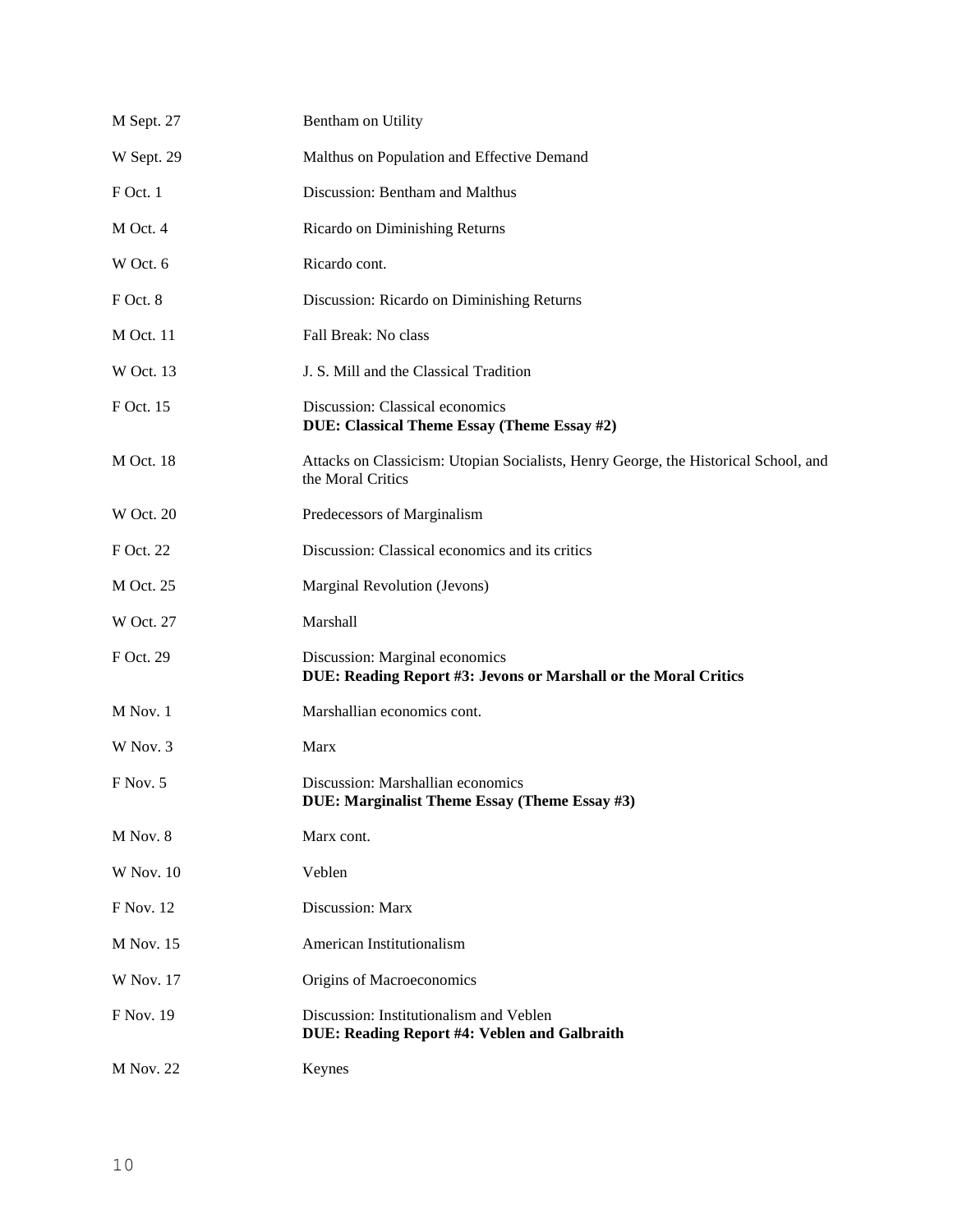| <b>W</b> Nov. 24 | Thanksgiving break (no class)                                                                   |
|------------------|-------------------------------------------------------------------------------------------------|
| F Nov. 26        | Thanksgiving break (no class)                                                                   |
| <b>M</b> Nov. 29 | Keynes (cont.)                                                                                  |
| W Dec. 1         | Keynesian economics                                                                             |
| $F$ Dec. 3       | Discussion: Keynes<br><b>DUE: Critical Theme Essay (Essay #4)</b>                               |
| M Dec. 6         | Student presentation of conclusions about themes                                                |
| W Dec. 8         | Student presentation of conclusions about themes                                                |
| $F$ Dec. 10      | Student presentations of conclusions about themes. Classes end.<br><b>DUE:</b> Final term paper |

## **8. Grading**

| Theme essays    | 20%                                              |     |
|-----------------|--------------------------------------------------|-----|
| Term paper      | 30%                                              |     |
| Reading reports | 20%                                              |     |
|                 | Class participation (which requires attendance!) | 30% |

There is no midterm test and no final exam.

# **9. Textbooks**

Henry Spiegel, The Growth of Economic Thought (3rd ed.), Duke University Press, Durham, 1991. R. H. Heilbroner, The Worldly Philosophers (7th ed.), Touchstone, New York, 1999.

# **10. Reading Assignments**

The reading list that follows gives references for each of the subjects to be covered during the lectures. Boldfaced items are required for Friday class discussions and represent works to be discussed in your reading reports; the others will prepare you for the lectures or point you in the direction of further readings for your theme essays.

Introduction - August 30

H. Spiegel, Introduction [e-reserves] K. Boulding, "After Samuelson, Who Needs Adam Smith?" *HOPE* 3.2 (1971), pp. 225-237.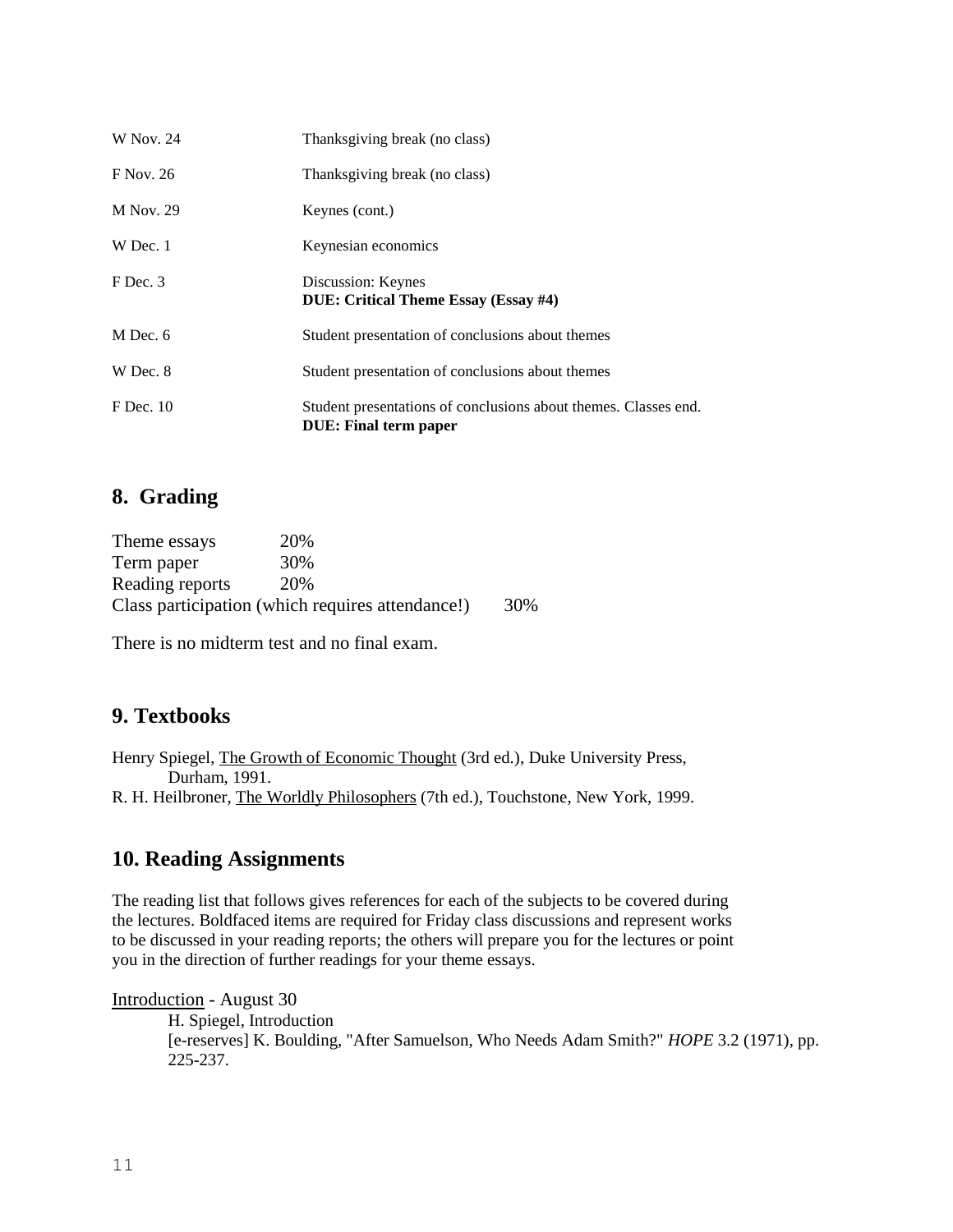Applications of the History and Philosophy of Science and Literary Theory to the History of Economics – September 1 and 3

**[e-reserves] C. Goodwin, "Some Notes on the Philosophy of Science and the History of Economics," pp. 1-13.**

**[e-reserves] M. Blaug, "Kuhn versus Lakatos or Paradigms versus Research Programmes in the History of Economics,"** *HOPE* **7.4 (1975), pp. 399-433.**

[e-reserves] C. Goodwin, "Toward a Theory of the History of Economics," *HOPE* 12.4 (1980), pp. 610-619.

[J-STOR] D. N. McCloskey, "The Rhetoric of Economics," *JEL* 21.2 (June 1983).

[e-reserves] Jack Amariglio, "The Body, Economic Discourse, and Power," *HOPE* 20.4 (1988), pp. 583-613.

Greeks and Scholastics – September 6

Spiegel, chapters 1-3

**[e-reserves] Aristotle, "Politics and Ethics," in A. E. Monroe (ed.) Early**

**Economic Thought, Harvard University Press, Cambridge, 1930, pp. 3- 29.**

**[e-reserves] St. Thomas Aquinas, "Summa Theologica," in Monroe,** *ibid***., pp. 53-77.**

Mercantilists - September 8

Spiegel, chapters 4-7

- **[e-reserves] T. Mun, "England's Treasure by Forraign Trade," in Monroe,** *op.cit.***, pp. 171- 197.**
- [e-reserves] W. R. Allen, "Modern Defenders of Mercantilist Theory," *HOPE* 2.2 (1970), pp. 381-397.
- [e-reserves] A. W. Coats, "The Interpretation of Mercantilist Economics," *HOPE* 5.2 (1973), pp. 485-495.

Precursors of Classical Economics - September 13

Spiegel, chap. 9

**[e-reserves] B. Mandeville, "The Fable of the Bees," in S. E. Patterson (ed.), Readings in the History of Economic Thought, McGraw-Hill, New York, 1930, pp. 2-18.**

**[e-reserves] D. Hume, "On the Balance of Trade," in Monroe,** *op. cit.***, pp. 323- 338.**

Physiocrats - September 15

Spiegel, chapter 8

**[e-reserves] F. Quesnay, "Tableau Economique," in Monroe,** *op. cit***., pp. 341- 348.**

Smith - September 20 and 22

Heilbroner, chapter 3

Spiegel, chapters 10-11

**[e-reserves] Smith, The Theory of Moral Sentiments, Part I, Section I in Heilbroner, The Essential Adam Smith, 64-77.**

**[e-reserves] Smith, The Wealth of Nations, Books I. Chapters 1-7 in Heilbroner, 161-195.**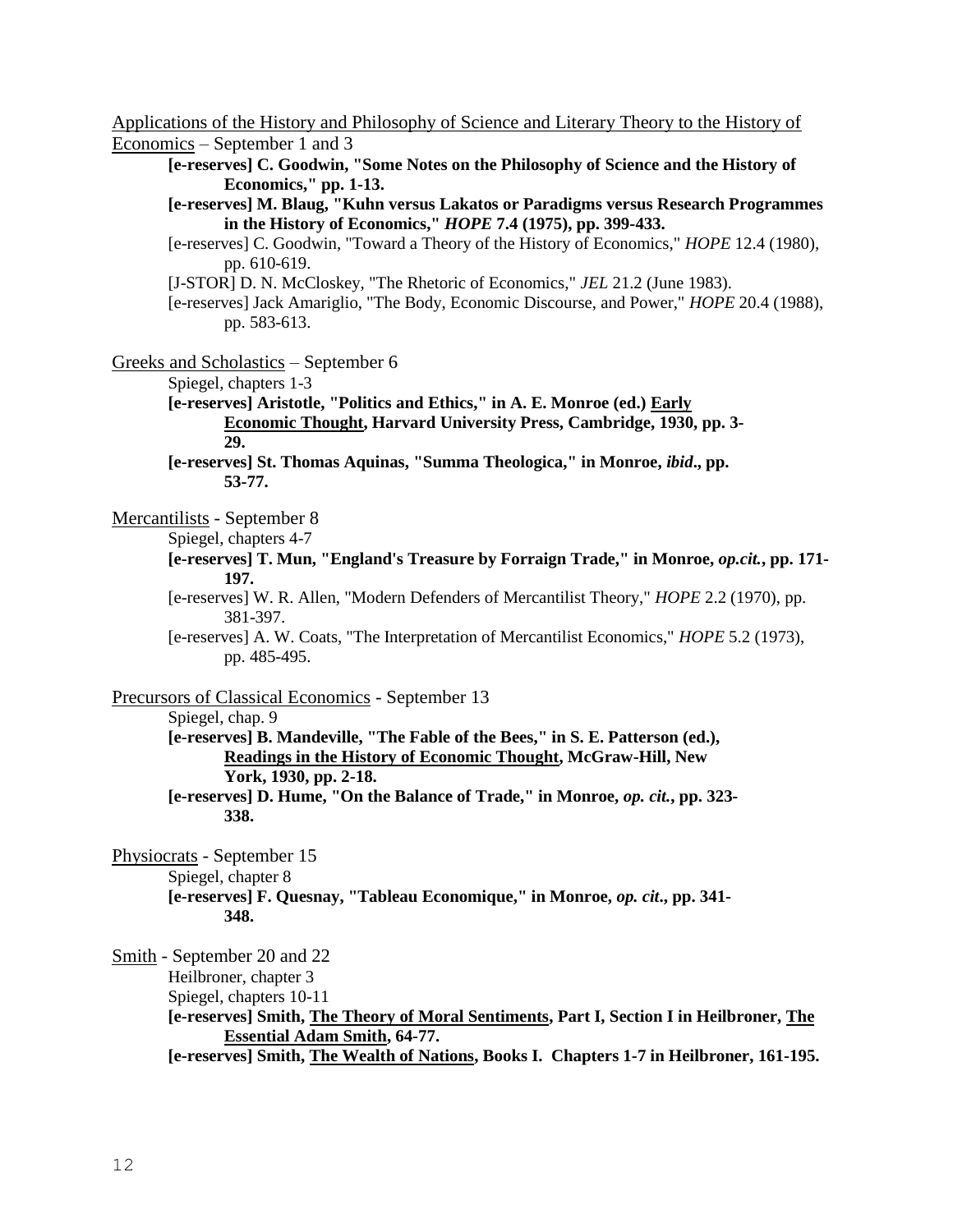[e-reserves] R. E. Prasch, "The Ethics of Growth in Adam Smith's Wealth of Nations, @OPE 23.2 (1991), pp. 337-351.

Bentham on Utility – September 27

#### **[McMaster] An Introduction to the Principles of Morals and Legislation, Chapters 1-4**

Malthus on Population and Effective Demand - September 29 Spiegel, chapters 12-13 Heilbroner, chapter 4

#### **[e-reserves] T. R. Malthus, "An Essay on the Principle of Population,@in Black,** *op. cit.***, pp. 77-90.**

Ricardo on Diminishing Returns – October 4 and 6

Spiegel, chapters 14-15

**[e-reserves] D. Ricardo, "The Principles of Political Economy and Taxation," in Black,** *op. cit.***, pp. 161-175.**

[e-reserves] F. Fetter, "The Rise and Decline of Ricardian Economics," HOPE 1.1 (1969), pp. 67- 84.

J. S. Mill and the Classical Tradition - October 13 Spiegel, chapter 16

Attacks on Classical Economics - October 15 Heilbroner, chapters 5-7 Spiegel, chapters 17-19 **[e-reserves] Charles Dickens,** *Hard Times*, **pp. 11-36, 281-92 [e-reserves] William D. Grampp, "Classical Economics and Its Moral Critics,"** *HOPE* **5.2 (1973), pp. 359-74**

Predecessors of Marginalism - October 20 Spiegel, chapter 22 Cournot, *The Mathematical Principles of the Theory of Wealth*, chaps. 1–2

#### Marginal Revolution - October 25

Spiegel, chapters 23-25

**[e-reserves] W. S. Jevons,** *Theory of Political Economy***, chapters 2-3**

[e-reserves] T. W. Hutchison, "The 'Marginal Revolution' and the Decline and Fall of English Classical Political Economy," *HOPE* 4.2 (1972), pp. 442-468.

- [e-reserves] M. Blaug, "Was there a Marginal Revolution?" *HOPE* 4.2 (1972), pp. 269-280.
- [e-reserves] D. Winch, "Marginalism and the Boundaries of Economic Science," *HOPE* 4.2 (1972), pp. 325-343.
- [e-reserves] A. M. Endres, "Menger, Wieser, Böhm-Bawerk, and the Analysis of Economizing Behavior," *HOPE* 23.2 (1991), pp. 279-300.
- [e-reserves] K. I. Vaughn, "The Mengerian Roots of the Austrian Revival," *HOPE* 22 (1991) annual supplement, pp. 379-407.